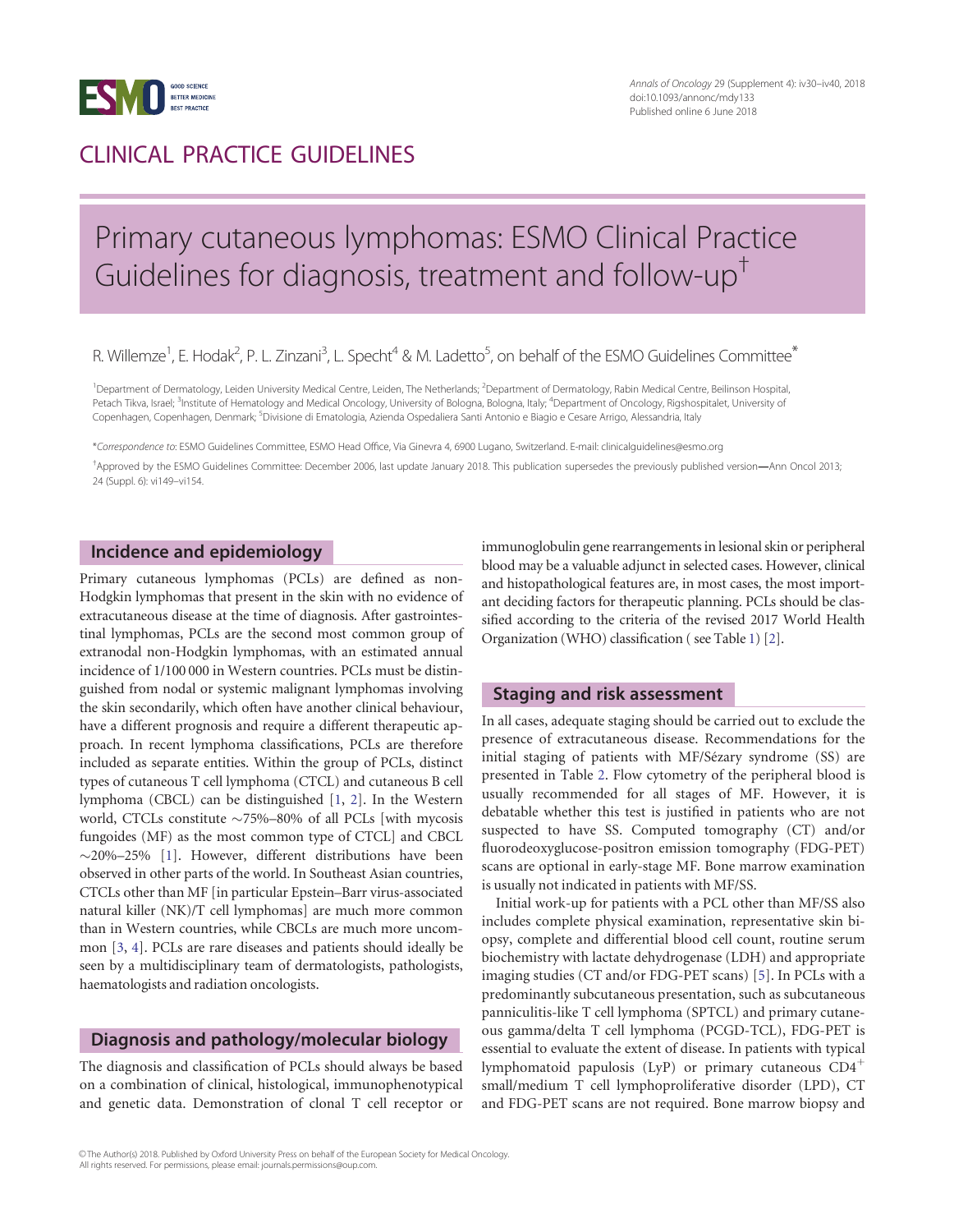#### Table 1. WHO-EORTC classification for cutaneous lymphomas

#### Cutaneous T cell lymphoma

Mycosis fungoides (MF) Variants of MF

- Folliculotropic MF
- Pagetoid reticulosis
- Granulomatous slack skin

Sézary syndrome

Primary cutaneous CD30<sup>+</sup> lymphoproliferative disorders

- Primary cutaneous anaplastic large cell lymphoma
- Lymphomatoid papulosis

Subcutaneous panniculitis-like T cell lymphoma

Extranodal NK/T cell lymphoma, nasal-type

Primary cutaneous peripheral T cell lymphoma-not otherwise specified

- Primary cutaneous  $\gamma/\delta$  T cell lymphoma
- Primary cutaneous  $CDB<sup>+</sup>$  aggressive epidermotropic cytotoxic T cell lymphoma<sup>a</sup>
- Primary cutaneous acral  $CDB<sup>+</sup> T$  cell lymphoma $<sup>b</sup>$ </sup>
- Primary cutaneous  $CD4^+$  small/medium T cell lymphoproliferative disordera

#### Cutaneous B cell lymphoma

Primary cutaneous marginal zone lymphoma Primary cutaneous follicle centre lymphoma Primary cutaneous diffuse large B cell lymphoma, leg type

#### a Provisional entities.

<sup>b</sup>New provisional entity in the revised [2](#page-9-0)017 WHO classification [2]. EORTC, European Organization of Research and Treatment of Cancer; NK, natural killer; WHO, World Health Organization. Adapted from [\[1](#page-9-0)] with permission.

aspirate should be carried out in cutaneous lymphomas with an intermediate or aggressive clinical behaviour but is not required in cutaneous lymphomas with an indolent clinical behaviour, unless indicated by other staging assessments [\[5,](#page-9-0) [6](#page-9-0)]. Bone marrow examination is not indicated in patients with primary cutaneous marginal zone lymphoma (PCMZL), but its significance in primary cutaneous follicle centre lymphomas (PCFCLs) is controversial [[5,](#page-9-0) [7](#page-9-0)].

Prognosis is extremely variable depending on the type of PCLs and the stage of disease. For clinical staging of MF and SS, the revised tumour, node, metastasis and blood (TNMB) staging system should be used (Tables [3](#page-2-0) and [4\)](#page-2-0) [\[6](#page-9-0)]. Apart from clinical stage, older age, large cell transformation and increased LDH values have been identified as independent unfavourable prognostic factors in MF [[8](#page-9-0)–[10\]](#page-9-0). For PCLs other than MF/SS, a separate TNM classification system has been published [\[5](#page-9-0)]. This staging system is primarily meant to document extent of disease and cannot be used as a prognostic guide.

# **Treatment**

The choice of treatment depends on the type of PCL and the stage of disease. Due to their heterogeneity and rarity, controlled clinical trials in PCLs are almost non-existent, with a few exceptions mainly concerning recently marketed drugs. Recommendations are therefore largely based on (retrospective) cohort studies and expert opinions discussed during consensus meetings of the

# <span id="page-1-0"></span>Annals of Oncology **Annals of Oncology Clinical Practice Guidelines**

### Table 2. Recommendations for staging evaluation in patients with MF/SS [\[6\]](#page-9-0)

### Complete physical examination including:

- Determination of type(s) of skin lesions
- Identification of any palpable lymph node, especially those  $> 1.5$  cm in largest diameter or firm, irregular, clustered or fixed
- Identification of any organomegaly

#### Skin biopsy

- Most indurated area if only one biopsy
- Routine histology and immunophenotyping
- Evaluation for clonality of TCR gene rearrangement (optional)

#### Blood tests

- CBC with manual differential, liver function tests, LDH, comprehensive chemistries
- TCR gene rearrangement and relatedness to any clone in skin (optional)
- Analysis for abnormal lymphocytes by either Sézary cell count with determination absolute number of Sézary cells and/or flow cytometry (including CD4+/CD7<sup>-</sup> or CD4+/CD26<sup>-</sup>) (optional)

### Radiological tests

• CT scans of chest, abdomen and pelvis alone ± FDG-PET (optional in patients with early-stage MF)

## Lymph node biopsy

- Excisional biopsy in patients with a node that is either  $\geq 1.5$  cm in diameter and/or is firm, irregular, clustered or fixed
- Routine histology, immunohistochemistry and TCR gene rearrangement analysis

CBC, complete blood count; CT, computed tomography; FDG-PET, fluorodeoxyglucose-positron emission tomography; LDH, lactate dehydrogenase; MF, mycosis fungoides; SS, Sézary syndrome; TCR, T cell receptor Adapted from [\[6](#page-9-0)] with permission from the American Society of Hematology; permission conveyed through Copyright Clearance Center, Inc.

European Organization of Research and Treatment of Cancer (EORTC) Cutaneous Lymphoma Group, the International Society for Cutaneous Lymphomas (ISCL), the United States Cutaneous Lymphoma Consortium (USCLC) and the International Lymphoma Radiation Oncology Group (ILROG), including consensus recommendations for clinical end points and response criteria in MF/SS [[11\]](#page-9-0).

# Mycosis fungoides and variants

Since early aggressive chemotherapy (ChT) is associated with considerable side effects but does not improve survival, a stageadapted conservative therapeutic approach is recommended for MF and its variants [[12](#page-9-0)–[15](#page-9-0)]. Patients with only patches and/or plaques covering  $< 10\%$  (stage IA) or  $> 10\%$  of the skin surface (stage IB) should be treated with skin-directed therapies, including topical steroids, psoralens plus ultraviolet A (PUVA), narrow-band ultraviolet B (nb-UVB) and topical cytostatic agents, such as mechlorethamine (nitrogen mustard) (Figure [1](#page-3-0)). nb-UVB is recommended for patients with patches or very thin plaques but PUVA is preferred for patients with thicker plaques [III, A] [[13](#page-9-0), [15\]](#page-9-0). Topical steroids can be recommended as monotherapy for stage IA disease with patches/flat plaques. In stage IB,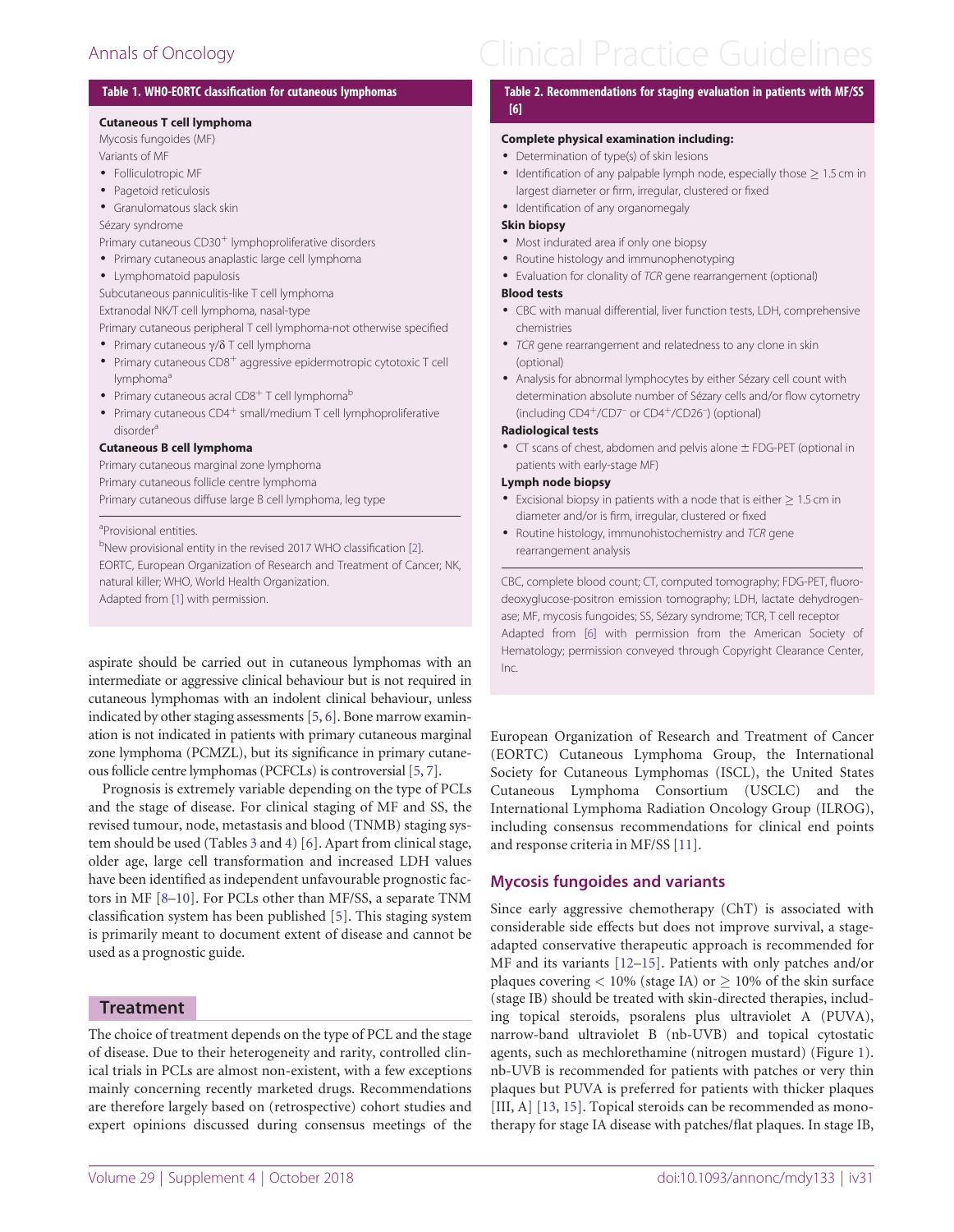# <span id="page-2-0"></span>Table 3. Revised TNMB classification of MF/SS [[6](#page-9-0)]

#### T (skin)

- T1 Limited patch/plaque (involving < 10% of total skin surface)
- T2 Generalised patch/plaque (involving  $> 10%$  of total skin surface)
- T3 Tumour(s)
- T4 Erythroderma

### N (lymph node)

- N0 No clinically abnormal peripheral lymph nodes
- N1 Clinically abnormal peripheral lymph nodes; histologically uninvolved
- N2 Clinically abnormal peripheral lymph nodes; histologically involved (nodal architecture uneffaced)
- N3 Clinically abnormal peripheral lymph nodes; histologically involved [nodal architecture (partially) effaced]
- Nx Clinically abnormal peripheral lymph nodes; no histological confirmation

### M (viscera)

- M0 No visceral involvement
- M1 Visceral involvement

### B (blood)

- B0 No circulating atypical (Sézary) cells (or  $<$  5% of lymphocytes)
- B1 Low blood tumour burden  $($  > 5% of lymphocytes are Sézary cells, but not B2)
- B2 High blood tumour burden  $( \geq 1000/\mu$ l Sézary cells and positive clone)

MF, mycosis fungoides; SS, Sézary syndrome; TNMB, tumour, node, metastasis, blood.

Reprinted from [\[6\]](#page-9-0) with permission from the American Society of Hematology; permission conveyed through Copyright Clearance Center, Inc.

topical steroids can be used as adjuvant therapy for selected skin lesions. Topical application of mechlorethamine, either in aqueous solution or in an ointment-based preparation, has been used successfully for decades in the treatment of early-stage MF. A commercial 0.02% gel preparation was approved by the European Medicines Agency (EMA) as an orphan drug for the treatment of early stage MF [II, B] [[16\]](#page-9-0). In patients developing one or few infiltrated plaques or tumours (stage IIB), additional low-dose local radiotherapy (RT) may suffice [III, A] [\[17\]](#page-9-0). Local RT can be curative in patients with early localised disease, particularly in patients with unilesional MF and pagetoid reticulosis [IV, A]. In such patients, local RT is most commonly administered with electrons (energy dependent on the thickness of the lesion), with bolus to achieve full skin dose, a margin of  $\geq 2$  cm and a total dose of 20–24 Gy [IV, A] [\[18](#page-9-0)]. For patients with more extensive infiltrated plaques and tumours, or patients refractory to skin-directed therapies, systemic therapy with interferon alpha (IFNa) or retinoids (including bexarotene), commonly combined with PUVA or other skin-directed therapies, or a combination of IFN $\alpha$  and retinoids or total skin electron beam therapy (TSEBT), can be considered [III, B] [[13,](#page-9-0) [15](#page-9-0), [19](#page-9-0)]. TSEBT was often given to total doses of 30–36 Gy, but lower doses (10–12 Gy) have been employed with the advantages of shorter duration of the treatment period, fewer side effects and opportunity for re-

## Table 4. Revised clinical staging system for MF/SS [\[6\]](#page-9-0)

Clinical stage

|                  | -              |                |                |           |
|------------------|----------------|----------------|----------------|-----------|
| IA               | Τ1             | N <sub>0</sub> | M <sub>0</sub> | $BO-1$    |
| IB               | T <sub>2</sub> | N <sub>0</sub> | M <sub>0</sub> | $BO-1$    |
| <b>IIA</b>       | $T1-2$         | $N1-2$         | M <sub>0</sub> | $BO-1$    |
| IIB              | T <sub>3</sub> | $N0-2$         | M <sub>0</sub> | $BO-1$    |
| $\mathbf{III}$   | T <sub>4</sub> | $N0-2$         | M <sub>0</sub> | $BO-1$    |
| IVA1             | $T1-4$         | $N0-2$         | M <sub>0</sub> | <b>B2</b> |
| IVA <sub>2</sub> | $T1-4$         | N <sub>3</sub> | M <sub>0</sub> | $B0-2$    |
| <b>IVB</b>       | $T1-4$         | $N0-3$         | M1             | $B0-2$    |

MF, mycosis fungoides; SS, Sézary syndrome.

Reprinted from [\[6](#page-9-0)] with permission from the American Society of Hematology; permission conveyed through Copyright Clearance Center, Inc.

treatment [III, A] [\[20](#page-10-0), [21](#page-10-0)]. In patients with advanced and refractory disease, gemcitabine or liposomal doxorubicin may be considered, but responses are generally short-lived [II, B] [\[22](#page-10-0), [23\]](#page-10-0). Other agents like the fusion toxin denileukin diftitox and histone deacetylase (HDAC) inhibitors, such as vorinostat and romidepsin, have been approved in the United States by the Food and Drug Administration (FDA) for patients with relapsed and refractory CTCL, but have not yet been registered for CTCL in Europe [\[24–26](#page-10-0)]. Multi-agent ChT is only indicated in patients with effaced lymph nodes or visceral involvement (stage IV), or in patients with widespread tumour stage MF, which cannot be controlled with skin-targeted and immunomodulating therapies or who failed single-agent ChT, but—similar to single-agent ChT—responses are generally short-lived [IV, B] [[27\]](#page-10-0). Local palliation of cutaneous as well as extracutaneous lesions may be achieved with local RT to doses  $\geq 8$  Gy [III, A] [[17\]](#page-9-0).

Recent studies report high response rates of brentuximab vedotin (BV; an anti-CD30 monoclonal antibody coupled to the antitubulin agent monomethyl auristatin E) in patients with advanced MF/SS expressing CD30 [II, B] [\[28–30\]](#page-10-0). In a phase II trial including 28 patients with  $CD30<sup>+</sup>$  relapsed or refractory MF, BV showed a 54% overall response rate (ORR) with a median time to response of 12 weeks and a median duration of response of 32 weeks in patients with MF, independent of the degree of CD30 expression [\[28\]](#page-10-0). Another phase II study reported an ORR of 70% in a group of 32 patients with relapsed or refractory MF/SS with a wide range of CD30 expression levels [\[29\]](#page-10-0). Results from a recent phase III trial, which compared BV to physician's choice of methotrexate (MTX) or bexarotene in 128 patients with relapsed or refractory  $CD30<sup>+</sup>$ CTCL, including 97 patients with MF, showed ORR lasting at least 4 months (ORR4) and complete response (CR) rate of 50% and 10%, respectively, in MF patients treated with BV compared with 10% and 0%, respectively, in the control group [\[30\]](#page-10-0). Median progression-free survival (mPFS) was 15.9 months in the BV group compared with 3.5 months in the control group.

In relatively young patients with refractory, progressive MF or with SS, allogeneic stem cell transplantation (alloSCT) should be considered. Durable responses have been reported, but experience is still limited and the optimal conditioning regimen and the optimal timing for an allogeneic transplant are currently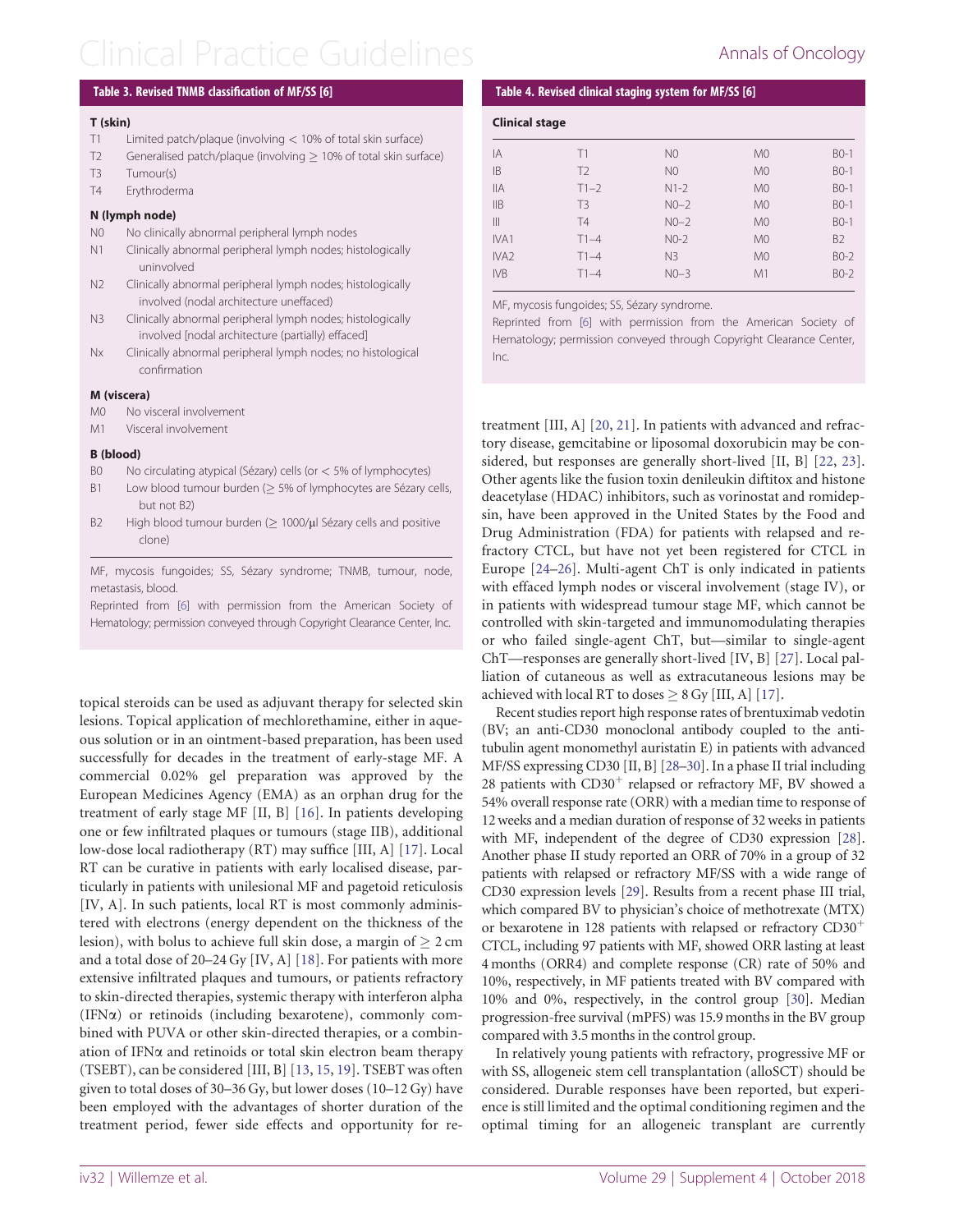<span id="page-3-0"></span>

band ultraviolet B; PUVA, psoralens plus ultraviolet A; RT, radiotherapy; SS, Se´zary syndrome; SDT, skin-directed therapy; TSEBT, total skin electron beam therapy.

band ultraviolet B; PUVA, psoralens plus ultraviolet A; RT, radiotherapy; SS, Sezary syndrome; SDT, skin-directed therapy; TSEBT, total skin electron beam therapy.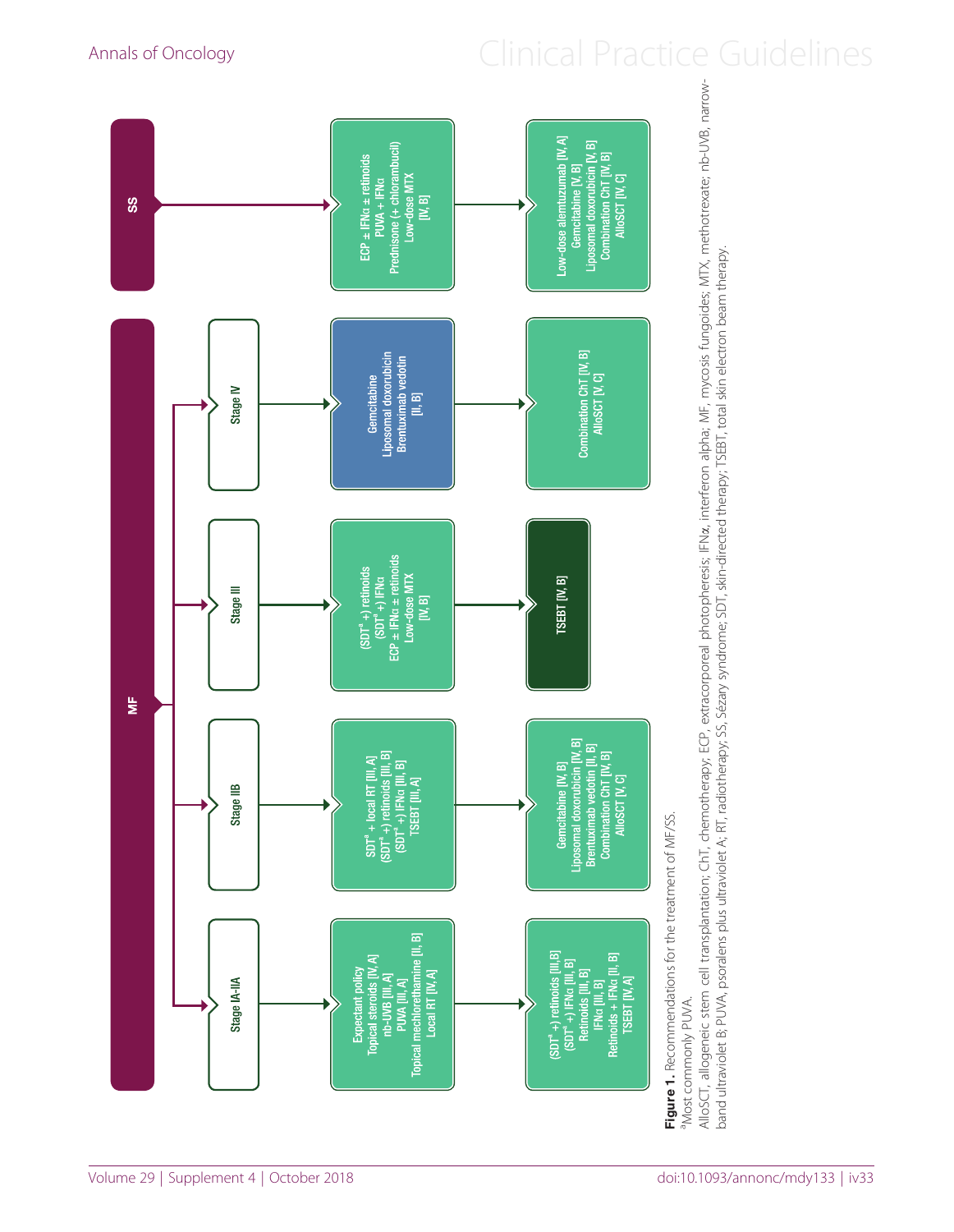<span id="page-4-0"></span>unknown [V, C] [\[31\]](#page-10-0). Recent studies suggest that patients may benefit from tumour debulking with TSEBT or BV before transplantation [\[32](#page-10-0), [33\]](#page-10-0). Results with autologous stem cell transplantation (ASCT) in MF and SS have been disappointing.

Promising new drugs are currently under evaluation in clinical trials, including mogamulizumab [\[34](#page-10-0)–[36\]](#page-10-0). A phase I/II open-label multicentre, randomised clinical trial demonstrated an ORR of 47% for SS patients and 29% in MF patients, with a dramatic clearance of malignant cells from the peripheral blood in 18 of 19 patients with blood involvement [\[35](#page-10-0)]. An open-label multicentre randomised phase III study comparing mogamulizumab with vorinostat in 372 patients with relapsed or refractory MF or SS showed a significantly better ORR (28% versus 5%) and PFS (7.7 months versus 3.1 months) in the mogamulizumab group [[36\]](#page-10-0).

# Sézary syndrome

SS is defined by a triad of erythroderma, generalised lymphadenopathy and the presence of clonally related neoplastic T cells with cerebriform nuclei (Sézary cells) in skin, lymph nodes and peripheral blood [[1](#page-9-0), [2\]](#page-9-0). Being a systemic disease (i.e. leukaemia) by definition, systemic treatment is required (Figure [1\)](#page-3-0). Skin-directed therapies like PUVA or potent topical steroids may be used as adjuvant therapy. Extracorporeal photopheresis (ECP), either alone or in combination with other treatment modalities such as IFNa, retinoids, TSEBT and PUVA, has been suggested as the treatment of choice in SS and erythrodermic MF [IV, B] [[13–15](#page-9-0)]. ORRs range

from 30% to 80% with CR rates ranging from 14% to 25%, depending on the ECP regimen and the type of combination used. However, the suggested superiority of ECP over the traditional low-dose ChT regimens has not yet been substantiated by controlled randomised trials [[37\]](#page-10-0). Prolonged treatment with a combination of low-dose chlorambucil and prednisone is often effective in controlling the disease but is unlikely to yield complete responses. Low-dose alemtuzumab (10 mg subcutaneous, 3 times weekly for 12 weeks) [IV, A], single-agent ChT (gemcitabine, PEGylated liposomal doxorubicin) [V, B], multi-agent ChT [IV, B] and alloSCT [IV, C] have been recommended as second-line treatment of SS [\[13](#page-9-0), [15](#page-9-0), [38](#page-10-0)]. It should be emphasised that comparison of treatment results in the different studies is almost impossible due to differences in diagnostic criteria used for SS.

# Primary cutaneous CD30<sup>+</sup> lymphoproliferative disorders

The group of primary cutaneous  $CD30<sup>+</sup>$  LPDs includes primary cutaneous anaplastic large cell lymphoma (C-ALCL) and LyP, which form a spectrum of disease. Both C-ALCL and LyP have an excellent prognosis, with a 10-year survival of 90% and almost 100%, respectively [[39\]](#page-10-0). LyP is clinically characterised by recurrent, self-healing papulonecrotic or papulonodular skin lesions. Since a curative therapy is not available and none of the available treatment modalities affects the natural course of the disease, in patients with relatively few non-scarring lesions, an expectant



**Figure 2.** Recommendations for the initial management of primary cutaneous  $CD30<sup>+</sup>$  LPDs.

C-ALCL, cutaneous anaplastic large cell lymphoma; LPD, lymphoproliferative disorder; LyP, lymphomatoid papulosis; MTX, methotrexate; PUVA, psoralens plus ultraviolet A; RT, radiotherapy.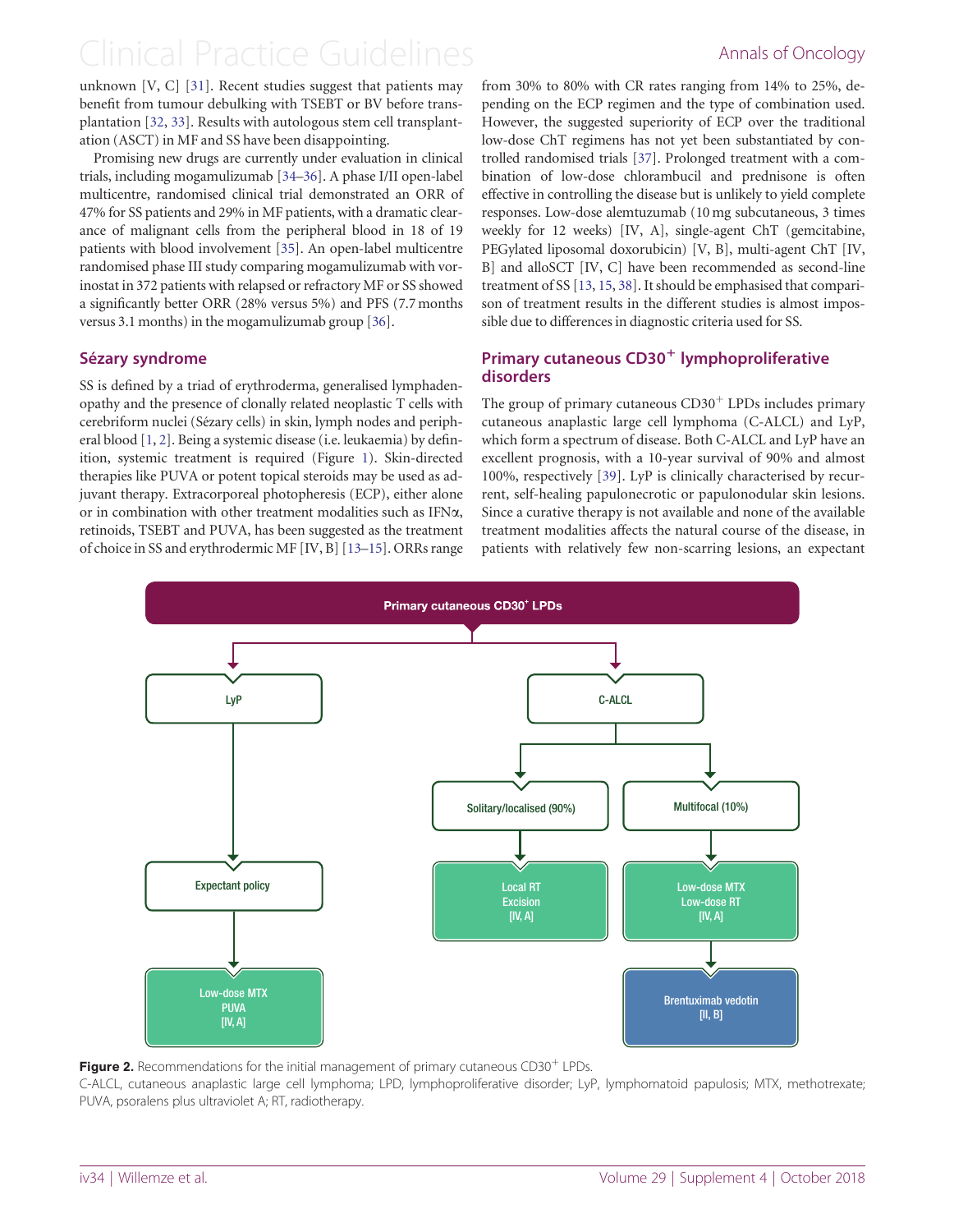policy can be followed (Figure [2](#page-4-0)). In the case of cosmetically disturbing lesions (e.g. scarring or many papulonodules), lowdose oral MTX (5–20 mg/week) and PUVA are the most effective therapies for reducing the number of skin lesions [IV, A] [\[39](#page-10-0)– [41\]](#page-10-0). Relapses after withdrawal of treatment are common and maintenance treatment is often required for adequate disease control. Patients with C-ALCL generally present with solitary or localised (ulcerating) tumours or nodules and should be treated with RT or surgical excision (Figure [2\)](#page-4-0). In case of complete spontaneous remission, no further therapy is required [[39\]](#page-10-0). Patients presenting with multifocal skin lesions can best be treated with low-dose MTX, as in LyP [IV, A], or with RT [IV, A] in the case of only a few lesions [[39](#page-10-0), [40](#page-10-0), [42](#page-10-0)]. The ILROG suggests radiation with electrons, with bolus, a margin of  $\geq 2$  cm and a total dose of 24–30 Gy [\[18](#page-9-0), [43\]](#page-10-0). In a recent study in 63 patients with C-ALCL, a total dose of 20 Gy in 8–10 fractions was found to be effective and well-tolerated in patients presenting with solitary or localised skin lesions. For patients with multifocal or relapsing skin lesions, a radiation dose of 8 Gy ( $2 \times 4$  Gy) was suggested [[44\]](#page-10-0).

Recent studies report high response rates of BV in patients with primary cutaneous  $CD30<sup>+</sup>$  lymphoproliferations [\[28](#page-10-0)–[30\]](#page-10-0). In the phase III trial, which compared BV to physician's choice of MTX or bexarotene, BV showed an ORR4 and CR rate of 75% and 31%, respectively, in C-ALCL patients treated with BV compared with 20% and 7%, respectively, in the control group [\[30](#page-10-0)]. BV should be considered in cases with multifocal skin lesions refractory to conventional therapies and in patients developing extracutaneous disease [II, B] [\[42](#page-10-0)]. Multi-agent ChT is only indicated in patients presenting with or developing extracutaneous disease and in rare patients with rapidly progressive skin disease [\[39](#page-10-0), [40](#page-10-0)].

# Subcutaneous panniculitis-like T cell lymphomas

The term SPTCL is only used for cases with an  $\alpha/\beta$  T cell phenotype, which have a favourable prognosis, particularly if not associated with a haemophagocytic syndrome (HPS), which is frequently an extremely aggressive clinical syndrome requiring immediate intervention. One study reported 5-year overall survival (OS) rates of 91% and 46% in SPTCL patients without and with an HPS, respectively [[45\]](#page-10-0). In SPTCL without associated HPS, systemic steroids or other immunosuppressive agents (ciclosporin, MTX) should be considered first; in cases of solitary skin lesions, RT with electrons is advised [IV, A]. Little information on radiation dose is available, but a dose of 40 Gy has been used. Bexarotene may be also effective in SPTCL [[46\]](#page-10-0). Multi-agent ChT is required only in cases with progressive disease not responding to immunosuppressive therapy and in cases with HPS.

# Primary cutaneous extranodal NK/T cell lymphoma, nasal type

Primary cutaneous extranodal NK/T cell lymphoma, nasal type is an Epstein–Barr virus-associated type of lymphoma with an aggressive clinical behaviour, which is very rare in Western countries, but more common in Asia and Central and South America [\[2\]](#page-9-0). The skin is the second most common site of involvement after the nasal cavity/nasopharynx and, in some patients, skin lesions may be the only manifestation of disease [\[47–49](#page-10-0)]. Patients presenting with only localised skin lesions (stage IE) have a somewhat better prognosis

# <span id="page-5-0"></span>Annals of Oncology **Annals of Oncology Clinical Practice Guidelines**

than localised lesions in non-cutaneous sites [\[48,](#page-10-0) [49](#page-10-0)]. In rare cases with small, solitary lesions, RT alone can be considered, as longterm disease control has been achieved with this approach in some reported cases [V, C] [[50–52\]](#page-10-0). This is also the option for older or frail patients who cannot tolerate intensive ChT. In general, however, combined modality treatment with L-asparaginase containing ChT, such as SMILE (dexamethasone, methotrexate, ifosfamide, Lasparaginase and etoposide) is the preferred mode of treatment, combined with RT, for localised disease, as it is for nasal NK/T cell lymphomas, although there is still a paucity of data on the outcome of this treatment in primary cutaneous NK/T cell lymphoma [V, B] [\[53](#page-10-0)]. Recommended radiation doses are higher than for other lymphomas, with 50 Gy to the initial lesion and a boost of 5–10 Gy to residual disease [IV, A] [\[18](#page-9-0)]. In patients presenting with generalised skin lesions, the disease shows an aggressive clinical behaviour and should be treated as other patients with stage II–IV disease [\[53](#page-10-0)].

# Primary cutaneous peripheral T cell lymphoma-not otherwise specified

Within the group of primary cutaneous peripheral T cell lymphoma-not otherwise specified (PTCL-NOS), four somewhat better-defined subgroups have been included as (provisional) entities (see Table [1](#page-1-0)) [\[1](#page-9-0), [2\]](#page-9-0). These include PCGD-TCL, primary cutaneous aggressive epidermotropic  $CD8<sup>+</sup>$  cytotoxic T cell lymphoma  $(CD8<sup>+</sup>$  AECTCL), primary cutaneous  $CD4<sup>+</sup>$  small/medium T cell LPD and primary cutaneous acral  $CD8<sup>+</sup>$  T cell lymphoma. For cases that do not fit into one of the well-defined types of CTCL, including these rare subtypes, the term primary cutaneous PTCL-NOS is maintained. Both PCGD-TCL and  $CD8<sup>+</sup>$  AECTCL have in common a generally aggressive clinical course and poor prognosis, and should therefore be managed according to the ESMO guidelines for PTCL-NOS [\[53](#page-10-0)]. Patients with primary cutaneous  $CD4^+$  small-medium T cell LPD and patients with a primary cutaneous acral  $CD8<sup>+</sup>$ T cell lymphoma have an indolent clinical behaviour and excellent prognosis. Patients usually present with a solitary skin lesion, which should be treated with local RT or surgical excision [IV, A].

# Cutaneous B cell lymphoma

In the WHO-EORTC classification, three main types of CBCL are distinguished: PCMZL, PCFCL and primary cutaneous diffuse large B cell lymphoma, leg type (PCLBCL-LT). PCMZL and PCFCL are indolent types of CBCL with a disease-related 10-year-survival exceeding 90%, while PCLBCL-LT has a more unfavourable prognosis (disease-related 5-year survival, approximately 50%). EORTC/ISCL consensus recommendations for the management of these three types of CBCL have been formulated and are, with minor modifications, presented in Figures [3](#page-6-0) and [4](#page-6-0) [[54\]](#page-10-0). Recommended radiation doses for localised PCMZL and PCFCL are 24–30 Gy [IV, A], whereas for palliative treatment of multifocal disease, low-dose RT (4 Gy) is often sufficient [III, A] [\[17](#page-9-0), [18\]](#page-9-0). For the more aggressive PCLBCL-LT, systemic treatment with rituximab/cyclophosphamide/doxorubicin/vincristine/prednisone (R-CHOP) is recommended if the patient can tolerate multi-agent ChT [IV, A]. For localised disease, the systemic treatment is combined with RT, and a radiation dose of 36–40 Gy is recommended; if no systemic treatment is given, a dose of 40 Gy is recommended [IV, B] [[18](#page-9-0)]. These patients are often elderly, and for disseminated or recurrent disease,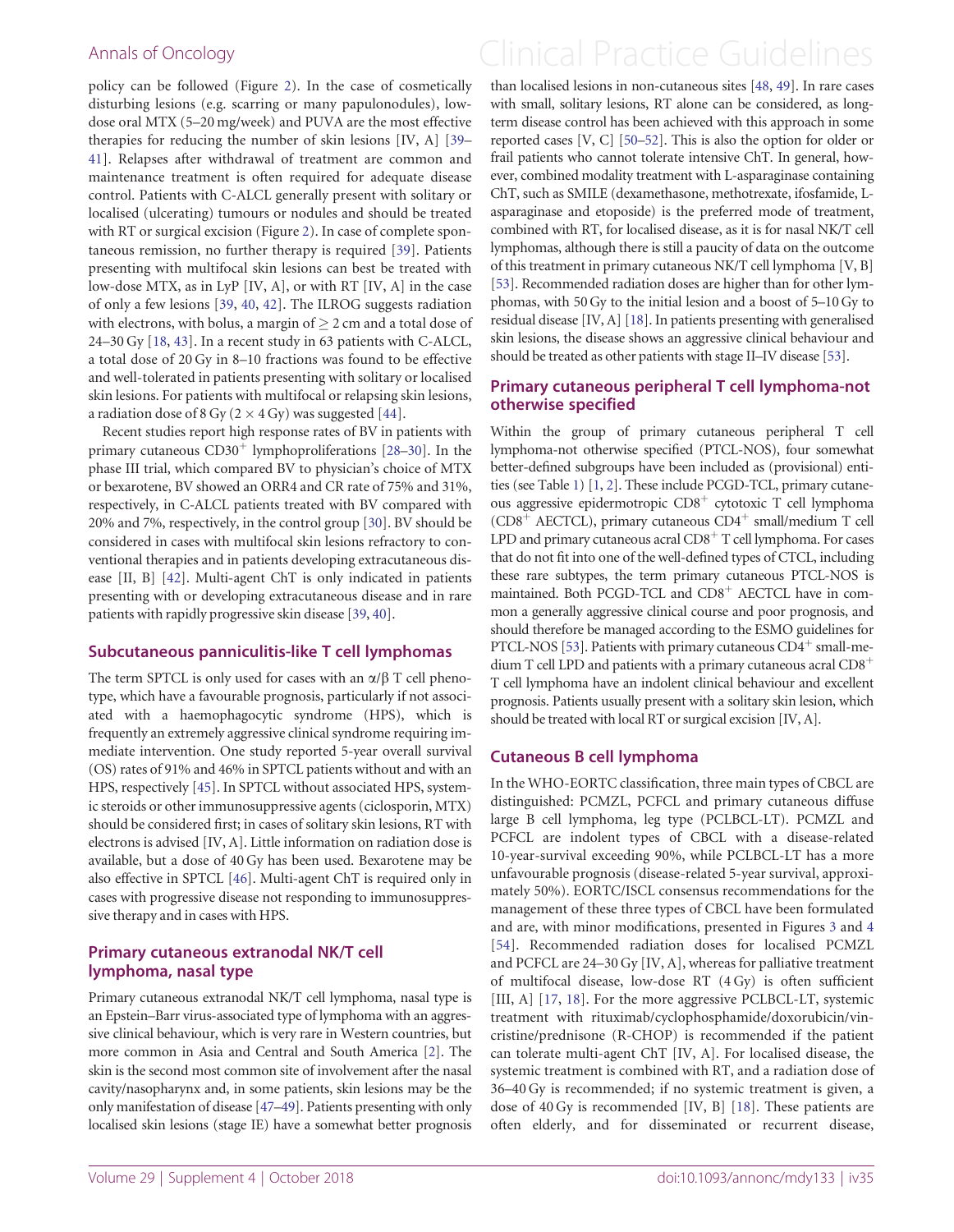<span id="page-6-0"></span>

Figure 3. Recommendations for the initial management of PCMZL and PCFCL.

<sup>a</sup>In the case of evidence for Borrelia burgdorferi infection.

<sup>b</sup>Single or combination chemotherapy appropriate for low-grade malignant B cell lymphomas.

ChT, chemotherapy; i.l., intralesional; i.v., intravenous; PCFCL, primary cutaneous follicle centre lymphoma; PCMZL, primary cutaneous marginal zone lymphoma; RT, radiotherapy.



Figure 4. Recommendations for the initial management of PCLBCL-LT.

IFRT, involved-field radiotherapy; i.v., intravenous; PCLBCL-LT, primary cutaneous large B cell lymphoma, leg type; R-CHOP, rituximab/cyclophosphamide/doxorubicin/vincristine/prednisone; RT, radiotherapy.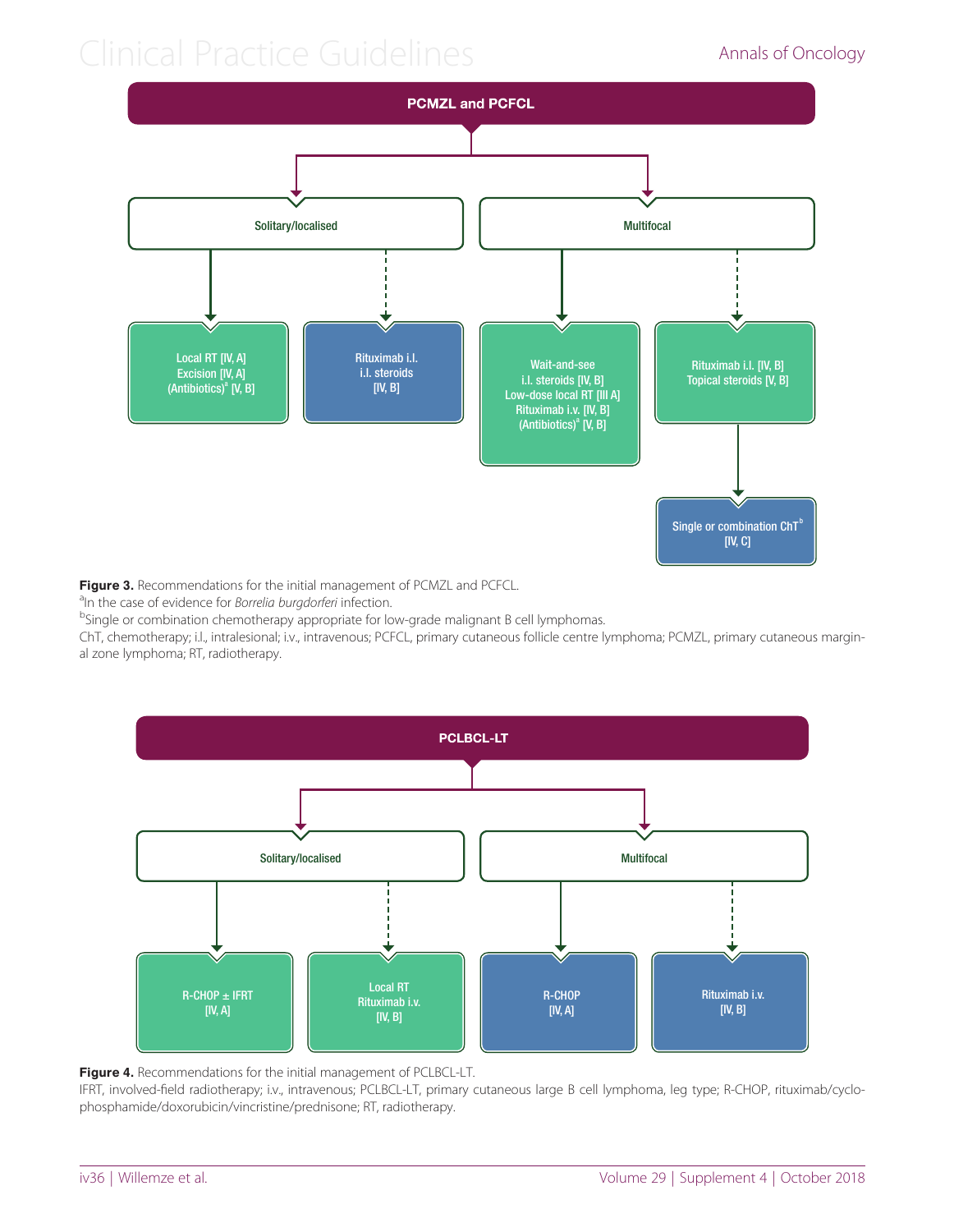# <span id="page-7-0"></span>Annals of Oncology **Clinical Practice Guidelines**

### Table 5. Summary of recommendations

#### Incidence and epidemiology

• PCLs must be distinguished from nodal or systemic malignant lymphomas involving the skin secondarily. In recent lymphoma classifications, PCLs are included as separate entities

#### Diagnosis and pathology/molecular biology

• The diagnosis and classification of PCLs should be based on a combination of clinical, histological, immunophenotypical and genetic data

#### Staging and risk assessment

- Adequate staging should be carried out to exclude the presence of extracutaneous disease
- Initial work-up for patients with a PCL includes complete physical examination, representative skin biopsy, complete and differential blood cell count, routine serum biochemistry with LDH and appropriate imaging studies
- In PCLs with a predominantly subcutaneous presentation (such as SPTCL and PCGD-TCL), FDG-PET is essential to evaluate the extent of disease

#### Treatment

- The choice of treatment depends on the type of PCL and the stage of disease. Due to their heterogeneity and rarity, controlled clinical trials in PCLs are almost non-existent, with a few exceptions mainly concerning recently marketed drugs
- Recommendations are largely based on (retrospective) cohort studies and expert opinions

Mycosis fungoides and variants

- In MF and its variants, a stage-adapted conservative therapeutic approach is recommended
- Patients with early-stage MF (stage IA–IIA) should be treated with skin-directed therapies including topical steroids, PUVA, nb-UVB or mechlorethamine
- nb-UVB can be used in patients with patches or very thin plaques. In patients with thicker plaques, PUVA therapy is preferred [III, A]
- In patients developing one or few infiltrated plaques or tumours (stage IIB), additional low-dose local RT may suffice [III, A]
- Local RT can be curative in patients with unilesional MF and pagetoid reticulosis [IV, A]. Recommended dose is 20–24 Gy [IV, A]
- For patients with more extensive infiltrated plaques and tumours or patients refractory to skin-directed therapies, a combination of PUVA and IFNa or PUVA and retinoids (including bexarotene), a combination of IFNa and retinoids or TSEBT can be considered [III, B]
- TSEBT has been given to total doses of 30–36 Gy, but recently lower doses (10–12 Gy) have been employed with the advantages of shorter duration of the treatment period, fewer side effects and opportunity for re-treatment [III, A]
- In patients with advanced and refractory disease, gemcitabine or liposomal doxorubicin may be considered, but responses are generally short-lived [II, B] • Multi-agent ChT is only indicated in MF patients with effaced lymph nodes or visceral involvement (stage IV), or in patients with widespread tumour
- stage MF, which cannot be controlled with skin-targeted and immunomodulating therapies or who failed single-agent ChT
- Local palliation of cutaneous and as well as extracutaneous lesions may be achieved with local RT to doses > 8 Gy [III, A]
- In relatively young patients with refractory, progressive MF alloSCT should be considered. The optimal conditioning regimen and timing for an allogeneic transplant are currently unknown [IV, C]

Sézary syndrome

- Systemic treatment is required in combination with skin-directed therapies like PUVA or potent topical steroids used as adjuvant therapy
- ECP, either alone or in combination with other treatment modalities such as IFNa, retinoids, TSEBT and PUVA, has been suggested as the treatment of choice in SS and erythrodermic MF [IV, B]
- Mogulizumab has shown significant clinical efficacy in MF/SS, particularly in patients with blood involvement
- In relatively young patients with refractory, progressive SS, alloSCT should be considered. The optimal conditioning regimen and timing for an allogeneic transplant are currently unknown [IV, C]
- Low-dose alemtuzumab (10 mg subcutaneous, 3 times weekly for 12 weeks) [IV, A], single-agent ChT (gemcitabine, PEGylated liposomal doxorubicin) [V, B], multi-agent ChT [IV. B] and alloSCT [IV. C] are recommended as second-line treatment of SS.

Primary cutaneous  $CD30<sup>+</sup>$  lymphoproliferative disorders (C-ALCL and LyP)

- In the case of cosmetically disturbing lesions (e.g. scarring or many papulonodules), low-dose oral MTX (5–20 mg/week) and PUVA are the most effective therapies for reducing the number of skin lesions [IV, A]
- Local RT is the first choice of treatment in patients with C-ALCL presenting with solitary or localised skin lesions. A total dose of 20 Gy is recommended
- C-ALCL patients presenting with multifocal skin lesions can best be treated with low-dose MTX, as in LyP [IV, A], or RT [IV, A] in the case of only a few lesions
- BV should be considered in C-ALCL patients with multifocal skin lesions refractory to conventional therapies and patients developing extracutaneous disease [II, B]
- Multi-agent ChT is only indicated in patients presenting with or developing extracutaneous disease and in rare patients with rapidly progressive skin disease Subcutaneous panniculitis-like T cell lymphomas
- In SPTCL without associated HPS, systemic steroids or other immunosuppressive agents (ciclosporin; MTX) are the first choice of treatment. In cases of solitary skin lesions, RT with electrons is advised [IV, A]
- Multi-agent ChT is required only in cases with progressive disease not responding to immunosuppressive therapy and in cases with HPS Primary cutaneous extranodal NK/T cell lymphoma, nasal type
- Primary cutaneous extranodal NK/T cell lymphoma is an aggressive lymphoma. Combined modality treatment with L-asparaginase containing ChT, such as SMILE (dexamethasone, methotrexate, ifosphamide, L-asparaginase, etoposide), combined with RT for patients with localised disease, is the preferred mode of treatment [V, B], In rare cases with small, solitary lesions, and in older or frail patients who cannot tolerate intensive ChT, RT alone can be considered [V, C]

Continued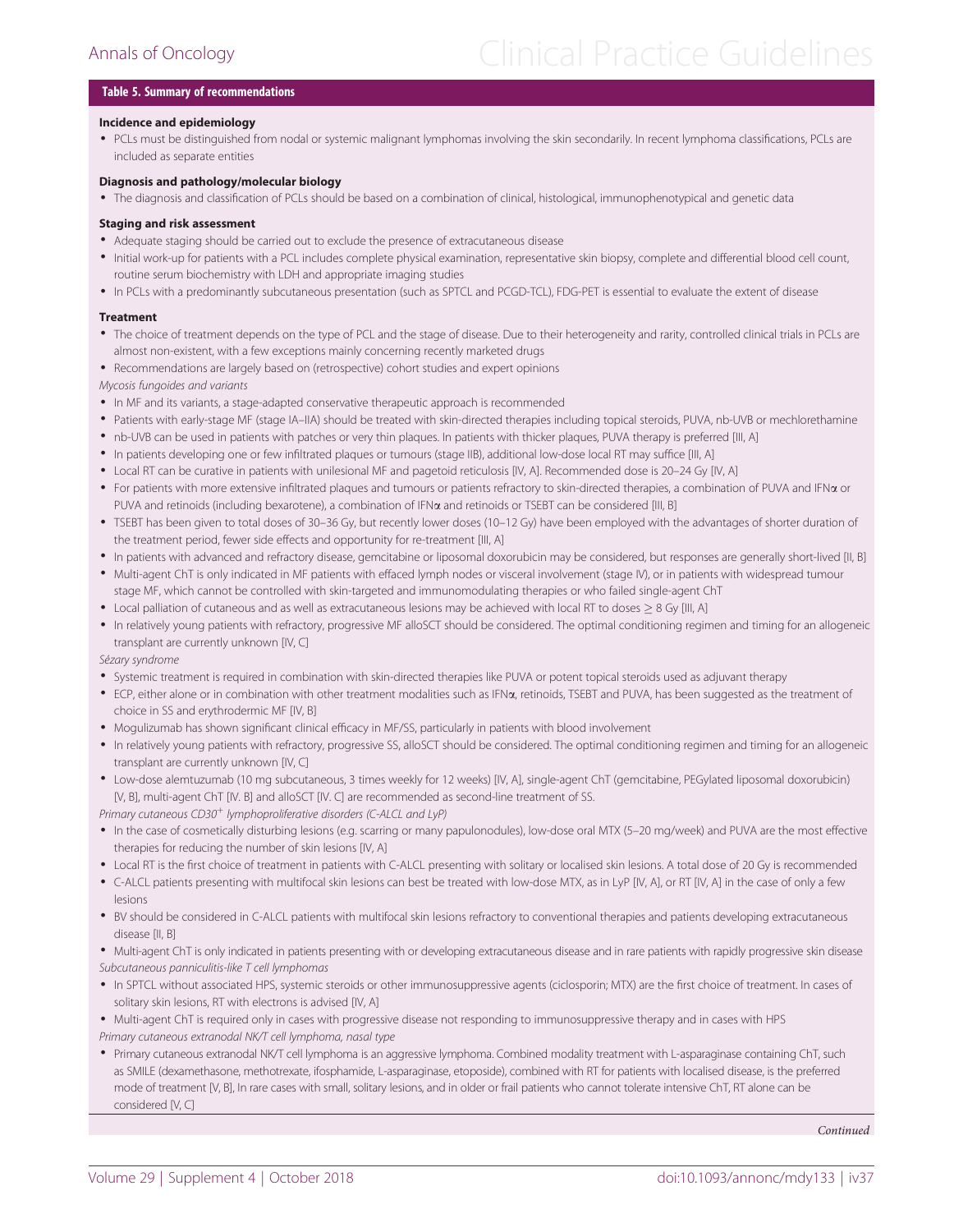#### <span id="page-8-0"></span>Primary cutaneous peripheral T cell lymphoma - not otherwise specified

- PCGD-TCL and primary cutaneous CD8<sup>+</sup> AECTCL are aggressive types of CTCL, which should be managed as systemic PTCL-NOS
- Patients with a primary cutaneous CD4<sup>+</sup> small-medium T cell LPD or a primary cutaneous acral CD8<sup>+</sup> T cell lymphoma usually present with a solitary skin lesion, which should be treated with local RT or surgical excision [IV, A]

Cutaneous B cell lymphoma

- Recommended radiation doses for localised PCMZL and PCFCL are 24-30 Gy [IV, A]. For palliative treatment of multifocal disease, low-dose RT (4 Gy) is often sufficient [IV, A]
- For the more aggressive PCLBCL-LT, systemic treatment with R-CHOP combined with RT at a radiation dose of (36–40 Gy) is recommended for localised disease if the patient can tolerate multi-agent ChT [IV, A]. If no systemic treatment is given, a dose of 40 Gy is recommended [IV, B]
- PCLBCL-LT has the phenotype and gene expression profile of ABC-type DLBCL and should be treated as other ABC-type DLBCLs

### Personalised medicine

- BV is used for the treatment of advanced stage refractory or relapsed CD30<sup>+</sup> CTCL, including both patients with C-ALCL and patients with MF/SS, also with the purpose of bridging eligible patients with MF/SS to an alloSCT
- PCLBCL-LT shows a high frequency of MYD88 and CD79B mutations
- The efficacy of BTK inhibitors, which targets this pathway, is currently under investigation

### Follow-up, long-term implications and survivorship

- Follow-up recommendations should be individualised depending on the clinical situation. The frequency of follow-up visits varies depending on PCL type and the stage of disease from every 6 or 12 months in patients with indolent types of PCL and stable disease or patients in complete remission to every 4–6 weeks in patients with active or progressive disease
- Follow-up visits should focus on history and physical examination, with additional testing only if required. Routine imaging after treatment is not required, since tumour responses are visible to the naked eye and in most instances recurrences are also localised in the skin

ABC, activated B cell; alloSCT, allogeneic stem cell transplantation; BTK, Bruton's tyrosine kinase; BV, brentuximab vedotin; C-ALCL, cutaneous anaplastic large cell lymphoma; CD8<sup>+</sup> AECTCL, primary cutaneous aggressive epidermotropic CD8<sup>+</sup> cytotoxic T cell lymphoma; ChT, chemotherapy; CTCL, cutaneous T cell lymphoma; DLBCL, diffuse large B cell lymphoma; ECP, extracorporeal photopheresis; FDG-PET, fluorodeoxyglucose-positron emission tomography; HPS, haemophagocytic syndrome; IFNa, interferon alpha; LDH, lactate dehydrogenase; LPD, lymphoproliferative disorder; LyP, lymphomatoid papulosis; MF, mycosis fungoides; MTX, methotrexate; nb-UVB, narrow-band ultraviolet B; NK, natural killer; PCFCL, primary cutaneous follicle centre lymphoma; PCGD-TCL, primary cutaneous gamma/delta T cell lymphoma; PCL, primary cutaneous lymphoma; PCLBCL-LT, primary cutaneous diffuse large B cell lymphoma, leg type; PCMZL, primary cutaneous marginal zone lymphoma; PTCL-NOS, primary cutaneous peripheral T cell lymphoma-not otherwise specified; PUVA, psoralens plus ultraviolet A; R-CHOP, rituximab/cyclophosphamide/doxorubicin/vincristine/prednisone; RT, radiotherapy; SPTCL, subcutaneous panniculitis-like T cell lymphoma; SS, Sézary syndrome; TSEBT, total skin electron beam therapy.

rituximab as a single drug may achieve remissions. PCLBCL-LT has the phenotype and gene expression profile of ABC-type diffuse large B cell lymphoma (DLBCL) and shows a high frequency of MYD88 and CD79B mutations, which results in constitutive activation of nuclear factor kappa light chain enhancer of activated B cells ( $NF-\kappa$ B) signalling [\[55](#page-10-0)]. Recent studies suggest that PCLBCL-LT patients may benefit from treatment with Bruton's tyrosine kinase (BTK) inhibitors, which block the NF- $\kappa$ B pathway [\[56\]](#page-10-0).

# Personalised medicine

Personalised approaches in the treatment of PCL are still limited. BV is used for the treatment of advanced stage refractory or relapsed  $CD30<sup>+</sup>$  CTCL, including both patients with C-ALCL and patients with MF/SS, also with the purpose of bridging eligible patients to an alloSCT [[28–30](#page-10-0), [33\]](#page-10-0). Mogamulizumab is a humanised monoclonal antibody targeting the CC chemokine receptor 4 (CCR4), which is overexpressed on the malignant T cells in MF/SS. Mogamulizumab has shown significant clinical efficacy in MF/SS, particularly in patients with blood involvement [\[34–36](#page-10-0)]. PCLBCL-LT frequently shows MYD88 and CD79B mutations, resulting in constitutive NF- $\kappa$ B activation [\[55](#page-10-0)]. The efficacy of BTK inhibitors that target this pathway is currently under investigation but reports on their efficacy in CBCL are still scarce [[56](#page-10-0)].

# Follow-up, long-term implications and survivorship

Follow-up recommendations should be individualised depending on the clinical situation. The frequency of follow-up visits depends on the type of PCL and the stage of disease. It may vary from every 6 or 12 months in patients with indolent types of PCL and stable disease or patients in complete remission to every 4– 6 weeks in patients with active or progressive disease. Follow-up visits should focus on history and physical examination, and additional testing (histology, blood examination, imaging, etc.) should only be carried out if required. Routine imaging after treatment is not required, since tumour responses are visible to the naked eye and in most instances, recurrences are also localised in the skin. Survivorship issues are poorly studied in PCLs and are probably similar to those of patients with more common lymphomas with the same prognosis treated similarly. A long-term implication specifically found in PCL patients is the increased risk for developing skin cancers, in particular squamous cell carcinomas, following long-term treatment with PUVA.

# Methodology

These Clinical Practice Guidelines were developed in accordance with the ESMO standard operating procedures for Clinical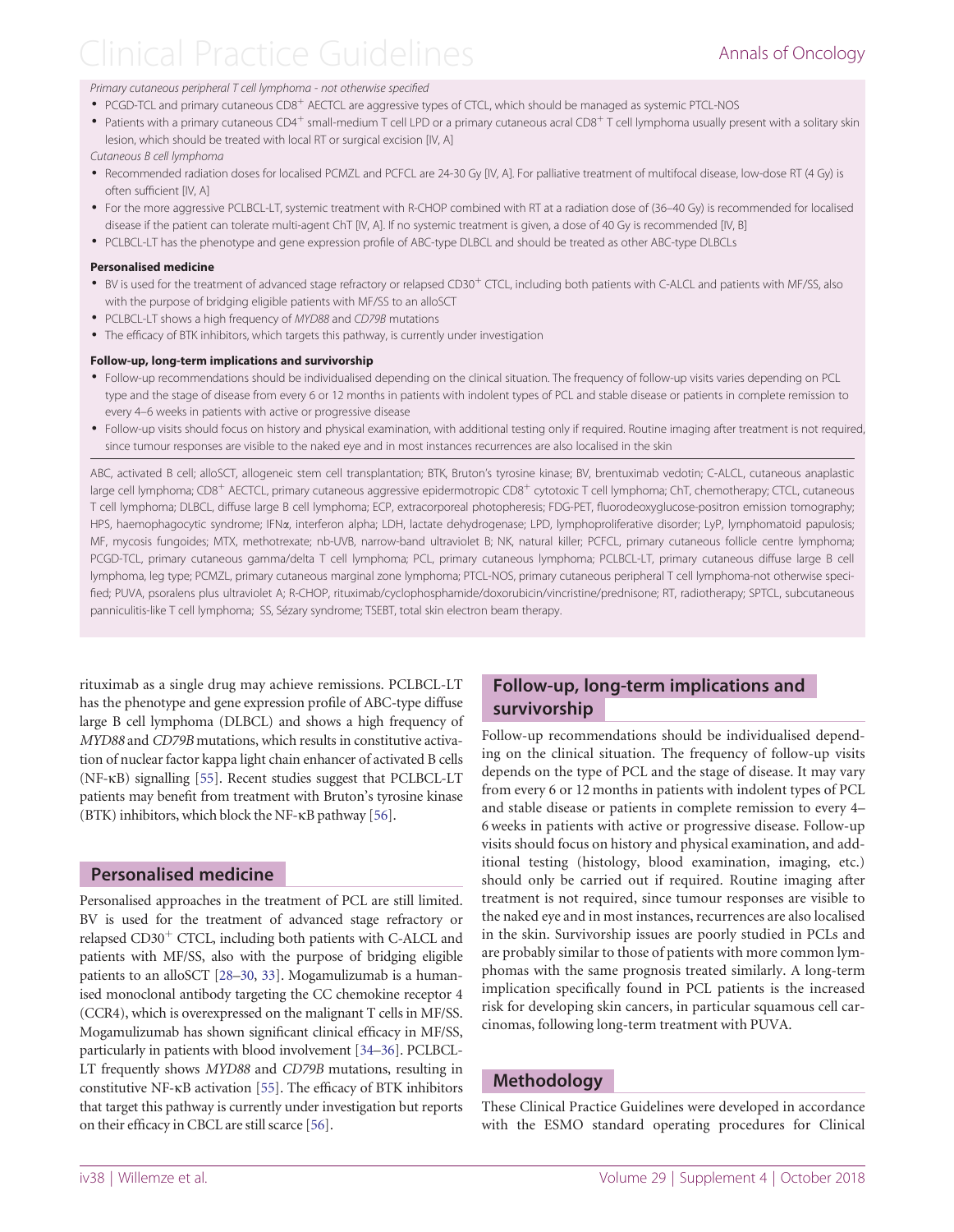### Table 6. Levels of evidence and grades of recommendation (adapted from the Infectious Diseases Society of America-United States Public Health Service Grading System<sup>a</sup>)

#### Levels of evidence

- I Evidence from at least one large randomised, controlled trial of good methodological quality (low potential for bias) or meta-analyses of well-conducted randomised trials without heterogeneity
- II Small randomised trials or large randomised trials with a suspicion of bias (lower methodological quality) or meta-analyses of such trials or of trials with demonstrated heterogeneity
- III Prospective cohort studies
- IV Retrospective cohort studies or case–control studies
- V Studies without control group, case reports, experts opinions

#### Grades of recommendation

- A Strong evidence for efficacy with a substantial clinical benefit, strongly recommended
- B Strong or moderate evidence for efficacy but with a limited clinical benefit, generally recommended
- C Insufficient evidence for efficacy or benefit does not outweigh the risk or the disadvantages (adverse events, costs, ...) optional
- D Moderate evidence against efficacy or for adverse outcome, generally not recommended
- E Strong evidence against efficacy or for adverse outcome, never recommended

<sup>a</sup>By permission of the Infectious Diseases Society of America [[57](#page-10-0)].

Practice Guidelines development, [http://http://www.esmo.org/](http://http://www.esmo.org/Guidelines/ESMO-Guidelines-Methodology) [Guidelines/ESMO-Guidelines-Methodology](http://http://www.esmo.org/Guidelines/ESMO-Guidelines-Methodology). The relevant literature has been selected by the expert authors. A summary of recommendations is shown in Table [5.](#page-7-0) Levels of evidence and grades of recommendation have been applied using the system shown in Table 6. Statements without grading were considered justified standard clinical practice by the experts and the ESMO Faculty. This manuscript has been subjected to an anonymous peer review process.

# **Disclosure**

RW has reported global advisory boards for Takeda and Actelion; EH has reported advisory boards for Takeda and Actelion; PLZ has reported advisory boards for Kirin Kyowa, Takeda, Verastem, Janssen, Roche, Celgene, Bristol-Myers Squibb and Merck; LS has reported advisory boards for Takeda and Merck and research agreements with Takeda and Varian; ML has reported consultancy, participation to advisory boards and research support from Abbvie, Acerta, Amgen, Archigen, Celgene, ADC Therapeutics, Gilead, Novartis, Johnson & Johnson, Roche, Roche Diagnostics, Sandoz and Takeda.

# References

- [1](#page-0-0). Willemze R, Jaffe ES, Burg G et al. WHO–EORTC classification for cutaneous lymphomas. Blood 2005; 105: 3768–3785.
- [2](#page-0-0). Swerdlow SH, Campo E, Harris NL et al. (eds). WHO Classification of Tumours Haematopoietic and Lymphoid Tissues, Revised 4th edition. IARC, Lyon 2017.

# <span id="page-9-0"></span>Annals of Oncology **Annals of Oncology Clinical Practice Guidelines**

- [3.](#page-0-0) Tan SH, Sim CS, Ong BH. Cutaneous lymphomas other than mycosis fungoides in Singapore: a clinicopathological analysis using recent classification systems. Br J Dermatol 2003; 149: 542–553.
- [4.](#page-0-0) Park JH, Shin HT, Lee DY et al. World Health Organization–European Organization for research and treatment of cancer classification of cutaneous lymphoma in Korea: a retrospective study at a single tertiary institution. J Am Acad Dermatol 2012; 67: 1200–1209.
- [5.](#page-0-0) Kim YH, Willemze R, Pimpinelli N et al. TNM classification system for primary cutaneous lymphomas other than mycosis fungoides and Sézary syndrome: a proposal of the International Society for Cutaneous Lymphomas (ISCL) and the Cutaneous Lymphoma Task Force of the European Organization of Research and Treatment of Cancer (EORTC). Blood 2007; 110: 479–484.
- [6.](#page-1-0) Olsen E, Vonderheid E, Pimpinelli N et al. Revisions to the staging and classification of mycosis fungoides and Sézary syndrome: a proposal of the International Society for Cutaneous Lymphomas (ISCL) and the Cutaneous Lymphoma Task Force of the European Organization of Research and Treatment of Cancer (EORTC). Blood 2007; 110: 1713–1722.
- [7.](#page-1-0) Senff NJ, Kluin-Nelemans HC, Willemze R. Results of bone marrow examination in 275 patients with histological features that suggest an indolent type of cutaneous B-cell lymphoma. Br J Haematol 2008; 142: 52–56.
- 8. Agar NS, Wedgeworth E, Crichton S et al. Survival outcomes and prognostic factors in mycosis fungoides/Sézary syndrome: validation of the revised International Society for Cutaneous Lymphomas/European Organisation for Research and Treatment of Cancer staging proposal. J Clin Oncol 2010; 28: 4730–4739.
- 9. Scarisbrick JJ, Prince HM, Vermeer MH et al. Cutaneous Lymphoma International Consortium study of outcome in advanced stages of mycosis fungoides and Sézary syndrome: effect of specific prognostic markers on survival and development of a prognostic model. J Clin Oncol 2015; 33: 3766–3773.
- 10. Alberti-Violetti S, Talpur R, Schlichte M et al. Advanced-stage mycosis fungoides and Sézary syndrome: survival and response to treatment. Clin Lymphoma Myeloma Leuk 2015; 15: e105–e112.
- [11.](#page-1-0) Olsen EA, Whittaker S, Kim YH et al. Clinical end points and response criteria in mycosis fungoides and Sézary syndrome: a consensus statement of the International Society for Cutaneous Lymphomas, the United States Cutaneous Lymphoma Consortium and the Cutaneous Lymphoma Task Force of the European Organisation for Research and Treatment of Cancer. J Clin Oncol 2011; 29: 2598–2607.
- 12. Kaye FJ, Bunn PA Jr, Steinberg SM et al. A randomized trial comparing combination electron-beam radiation and chemotherapy with topical therapy in the initial treatment of mycosis fungoides. N Engl J Med 1989; 321: 1784–1790.
- [13.](#page-1-0) Trautinger F, Eder J, Assaf C et al. European Organisation for Research and Treatment of Cancer consensus recommendations for the treatment of mycosis fungoides/Sézary syndrome - update 2017. Eur J Cancer 2017; 77: 57–74.
- 14. National Comprehensive Cancer Network. NCCN Clinical Practice Guidelines in Oncology; Mycosis fungoides/Sézary syndrome (Version 2.2018 – January 2, 2018). [https://www.nccn.org/professionals/phys](https://www.nccn.org/professionals/physician_gls/pdf/t-cell.pdf) [ician\\_gls/pdf/t-cell.pdf](https://www.nccn.org/professionals/physician_gls/pdf/t-cell.pdf) (8 January 2017, date last accessed).
- [15.](#page-1-0) Whittaker S, Hoppe R, Prince HM. How I treat mycosis fungoides and Sézary syndrome. Blood 2016; 127: 3142-3153.
- [16.](#page-2-0) Lessin SR, Duvic M, Guitart J et al. Topical chemotherapy in cutaneous T-cell lymphoma: positive results of a randomized, controlled, multicenter trial testing the efficacy and safety of a novel mechlorethamine, 0.02%, gel in mycosis fungoides. JAMA Dermatol 2013; 149: 25–32.
- [17.](#page-2-0) Neelis KJ, Schimmel EC, Vermeer MH et al. Low-dose palliative radiotherapy for cutaneous B- and T-cell lymphomas. Int J Radiat Oncol Biol Phys 2009; 74: 154–158.
- [18.](#page-2-0) Specht L, Dabaja B, Illidge T et al. Modern radiation therapy for primary cutaneous lymphomas: field and dose guidelines from the International Lymphoma Radiation Oncology Group. Int J Radiat Oncol Biol Phys 2015; 92: 32–39.
- [19.](#page-2-0) Quaglino P, Maule M, Prince HM et al. Global patterns of care in advanced stage mycosis fungoides/Sezary syndrome: a multicenter